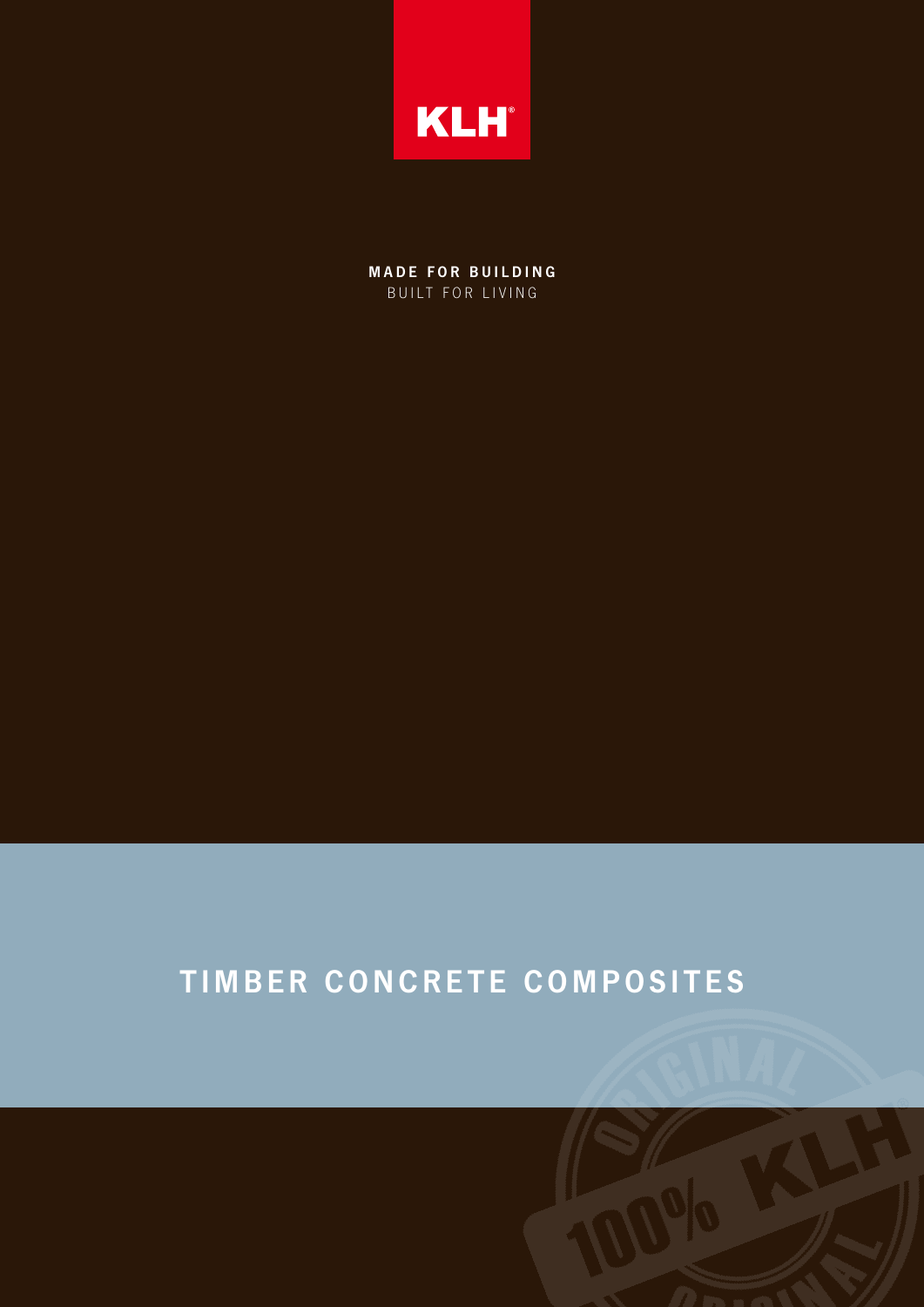#### **IMPRINT**

Version: Timber Concrete Composites, 05/2022

Publisher and responsible for content: © KLH Massivholz GmbH

The content of this brochure is the intellectual property of the company and is protected by copyright. The statements are recommendations and suggestions only; liability on the part of the publisher is excluded. Any type of reproduction is strictly forbidden and only permitted after written approval from the publisher.

KLH® and the KLH®-logo are internationally registered trademark rights of KLH Massivholz GmbH. The fact that a mark is not included in the list and/or not indicated as registered trademark (brand) in a text, cannot be interpreted that way that this mark is not a registered trademark (brand) and/or that this mark could be used without prior written acceptance of KLH Massivholz GmbH.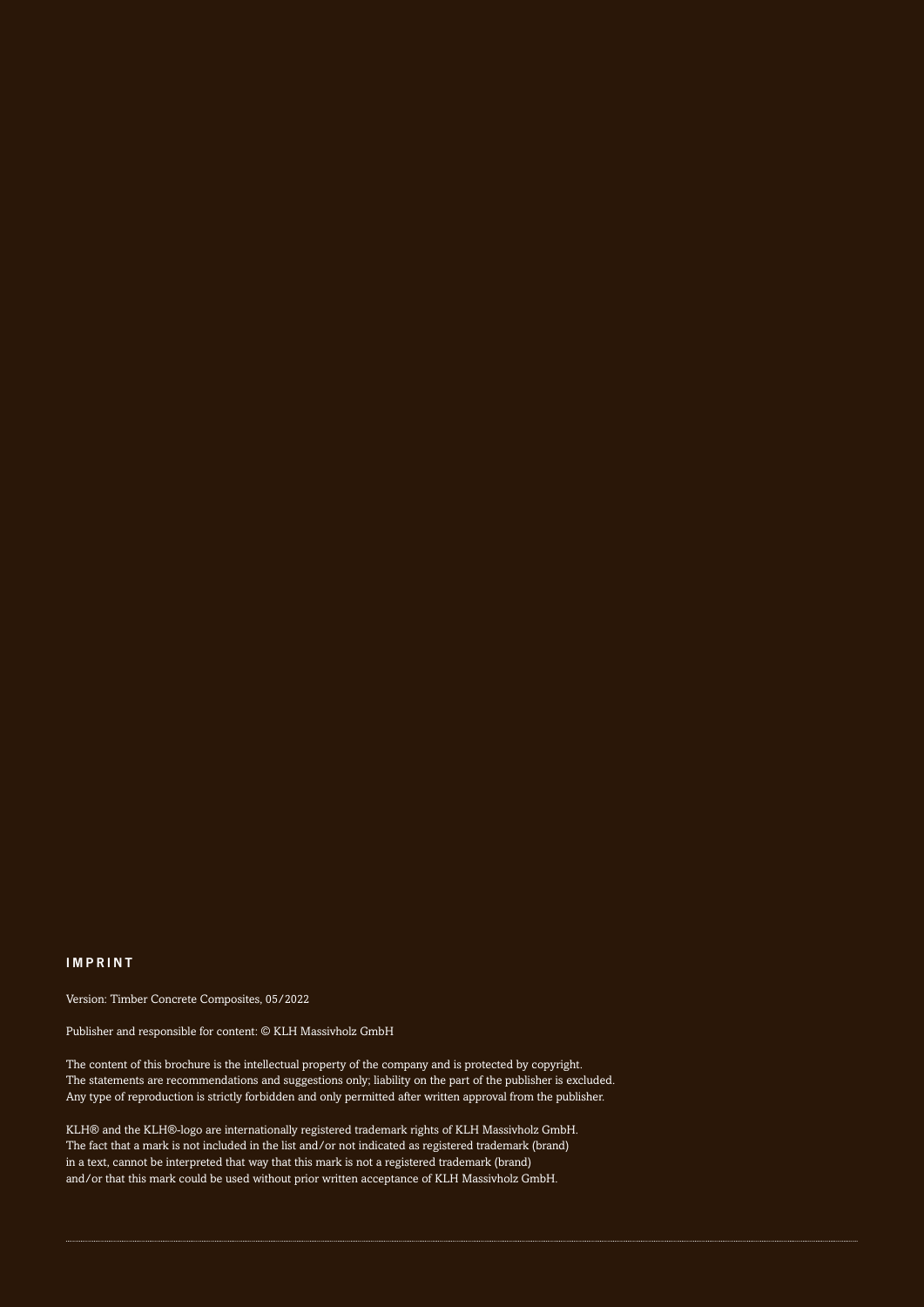

**CONTENTS** 

| 01 PRODUCT DESCRIPTION             |  |
|------------------------------------|--|
|                                    |  |
|                                    |  |
| 04 PRODUCTION                      |  |
|                                    |  |
| 06 RESIDENTIAL BUILDING IN HAMBURG |  |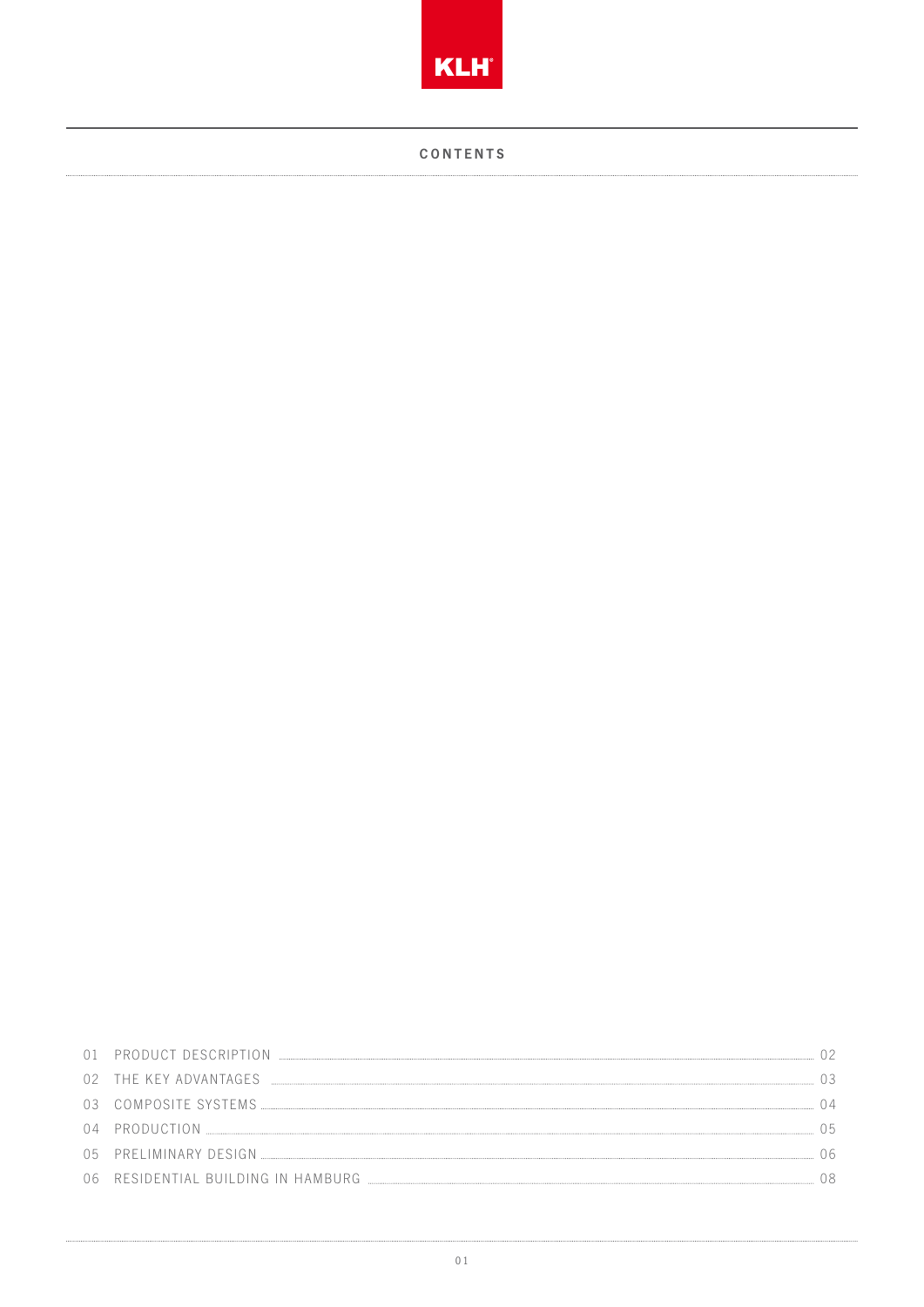

# KLH® TCC **SYSTEMS**

## 01 PRODUCT DESCRIPTION

Timber concrete composite technology was first introduced into the construction industry several decades ago. The original application started with upgrading of existing timber beam floors.

Today the advantages of this technology are also used in new buildings – either with ribs or solid wood slabs.

The combination using KLH® solid wood slabs is an obvious development, which brings technical and economic advantages, especially with large spans.

This combination utilises both the static and physical properties of the two building materials in a very efficient manner. In conventional concrete construction, the concrete, which performs well under compression, is reinforced with reinforcing steel in order to absorb the tensile forces that arise (usually on the underside of the floor).

As timber, unlike concrete, has a high tensile strength, the area of tensile stress is covered by the timber component in TCC applications. When using solid timber panels, the slab is also used as a formwork for the subsequent application of the concrete.



Preparation of KLH® TCC elements for pouring the concrete on site (TimCrete © Ramboll)



Stress distribution and decisive cutting forces on the composite beam (Holz-Beton-Verbund; König, Holschemacher, Dehn; 2004)

The shear resistant connection between the two building materials plays an essential role in this type of construction. The stiffer the shear connection is executed, the stronger is the TCC element.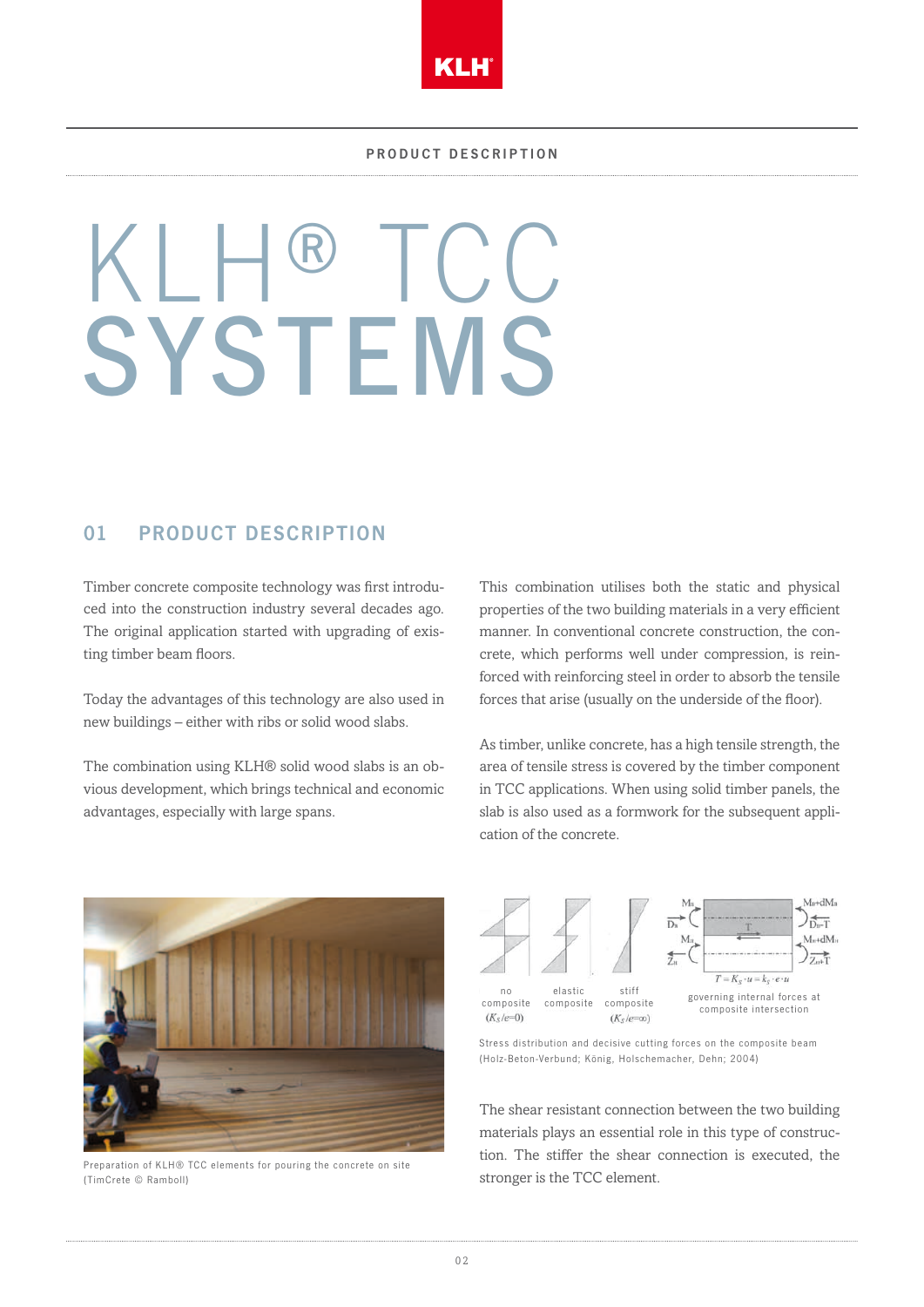

#### **ADVANTAGES**

# 02 THE KEY ADVANTAGES

The favourable static properties allow for large spans to be executed with increased stiffness and only a small gain in weight.

Partial prefabrication is often aimed at, for high cost effectiveness. The cost of formwork is reduced to a minimum due to the pre-installed timber slab.



TCC systems have a lower susceptibility to vibration, which has a positive effect, especially with large spans.

The fire resistance of the floor is also improved due to the non-combustible concrete layer. Especially the tightness against gas and fire extinguishing water is ensured over a prolonged period.

The additional weight of the concrete improves the acoustic properties of the floor. Additional mass for acoustic improvement can be largely dispensed with.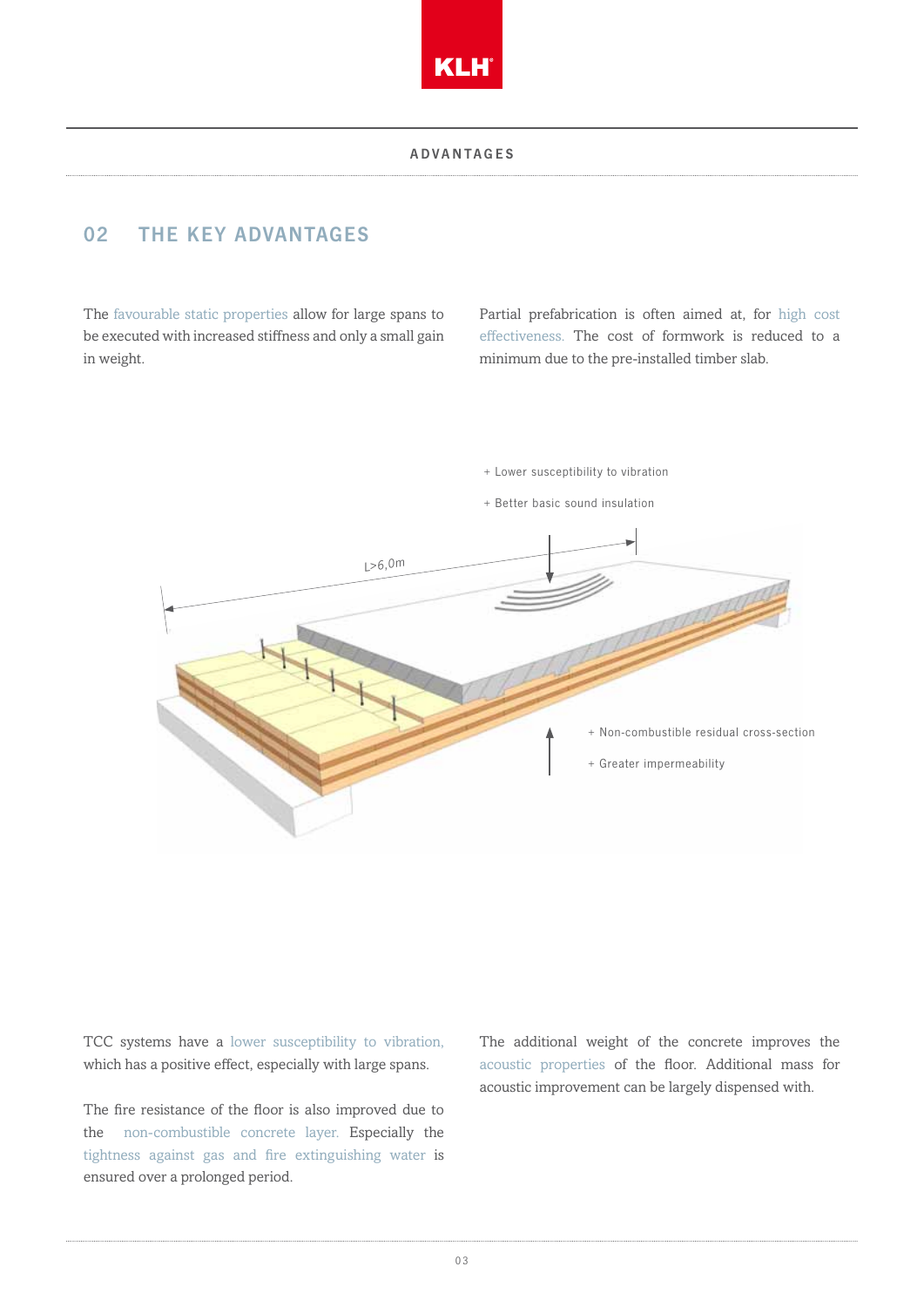

## 03 COMPOSITE SYSTEMS

Various composite systems can be used in the construction process. A differentiation can be made here between those methods with and those methods without general building regulations or inspectorate approval. Notched systems are by far the most cost effective systems to use. These systems do not have standard approval and must be calculated individually. However, this method is very efficient because of the minimal material costs and the low labour costs. Approved methods include certain types of screw connections and TCC shear connectors. With these composite systems, the effort for structural analysis is reduced, but they are associated with higher system costs.

#### **NOTCHES**

Notches are milled into the timber slab which take over the shear connection between the timber and the concrete. In order to intercept the deflection forces, additional wood screws are used. It is possible to dispense with securing by means of screws, but the screw connection results in a more favourable distribution of forces in the cross-section. This method is one of the most cost-effective variants due to the low consumption of connectors and the standardised milling process.

#### TCC SHEAR CONNECTORS

In this system, perforated plates or flat steel strips are glued or pressed into the timber slab. There is no need to provide additional securing points against lift off. Mounting of the connecting strips is conveniently carried out in the factory.



Glued perforated plates, TCC-system

#### SCREW CONNECTIONS

In general, these connections use screws, driven in at a specific angle, with a stop device (dependent on the system) to set the insertion depth.



Elements with notches and wood screws for securing transverse tensile forces (ABA HOLZ van Kempen GmbH, www.aba-holz.de)



On site assembly of elements with screw connectors (www.ancon.at)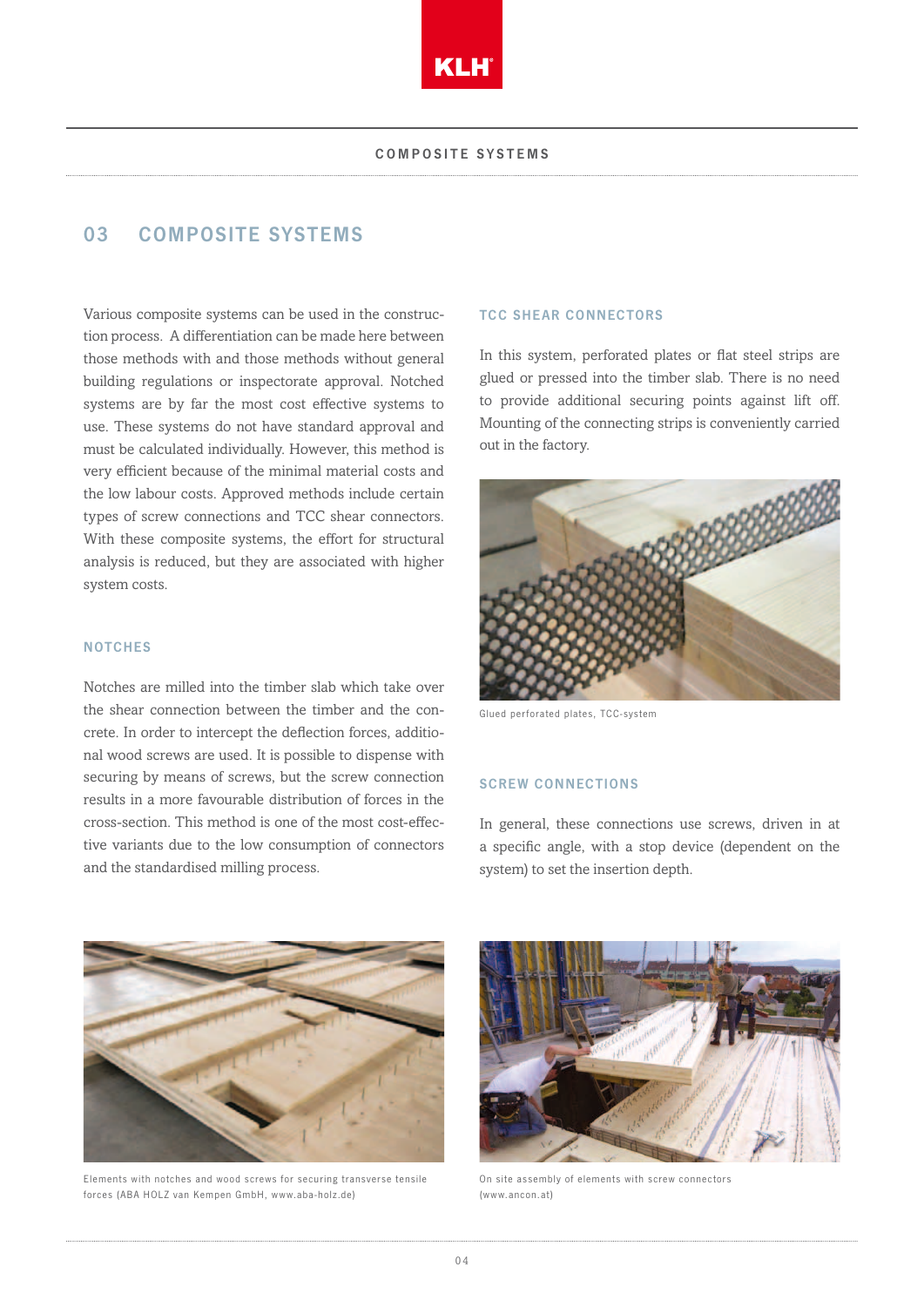

#### **PRODUCTION**

# 04 PRODUCTION



To realise specific project requirements, KLH® relies on its proven expertise and flexibility in production.

KLH® production lines enable the automated milling of the necessary notched sections, required for transmission of the static forces in the TCC floor.

The dimensioning of the notches arises from several factors. The minimum width and number of the notches are specified by the necessary transmission of shear forces. The depth of the notch must be adjusted to the top layer of the KLH® solid wood panel.

The fabrication of slots for inserting the sheets should also be carried out in the factory. Afterwards, gluing of the perforated plates can also be carried out in the KLH® special production.

The application of the top layer of concrete to the KLH® panel at the factory is not part of the scope of services.

It is mandatory to assure proper handling for transport and assembling of prefabricated elements.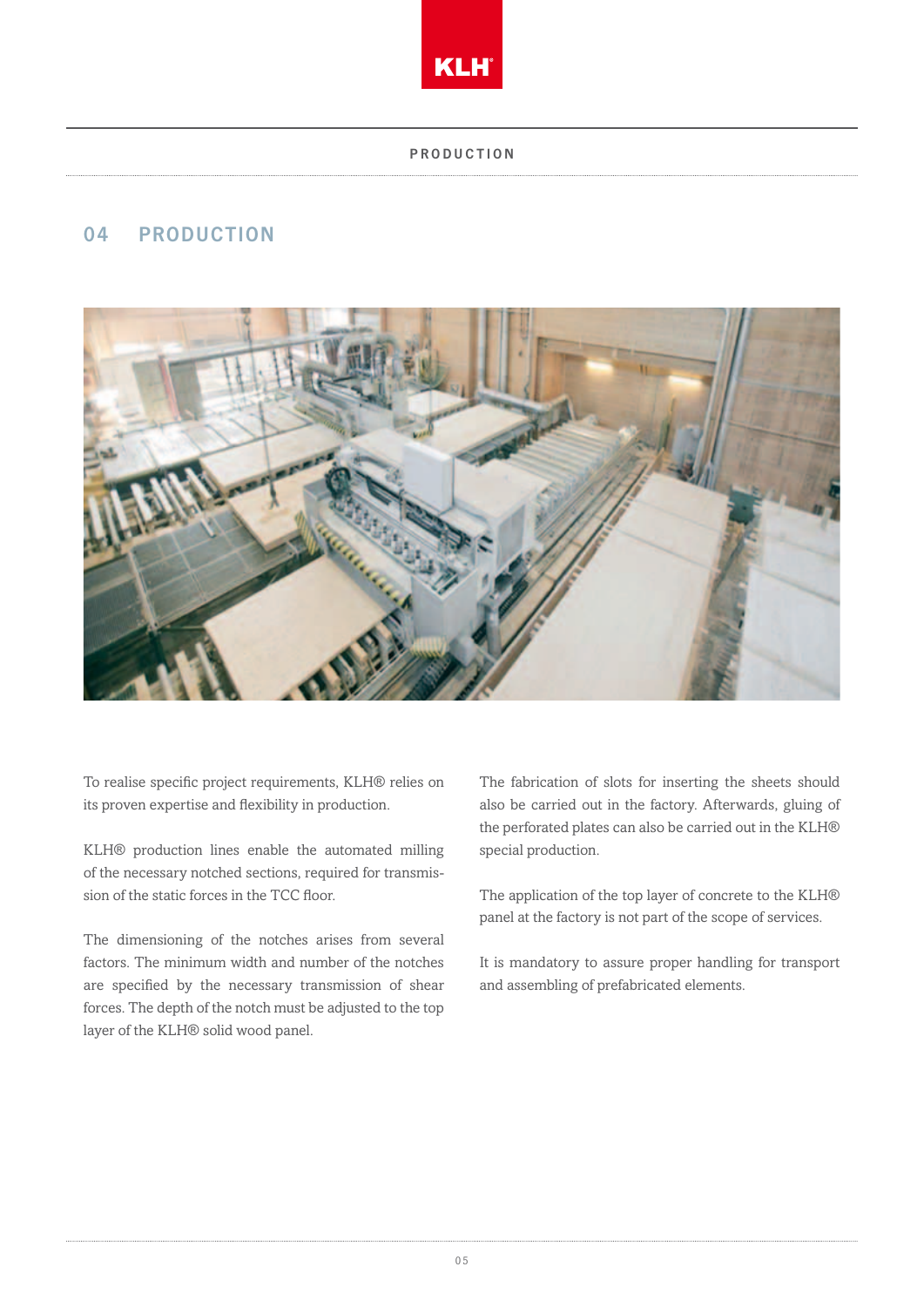

#### PRELIMINARY DESIGN

# 05 KLH® TCC FLOOR ELEMENT – SINGLE SPAN BEAM

#### VERIFICATION OF VIBRATION FOR FLOOR CLASS I

According to ETA-06/0138 ÖNORM EN 1995-1-1:2019 and ÖNORM B 1995-1-1:2019 ÖNORM EN 1995-1-2:2011 and ÖNORM B 1995-1-2:2011 ÖNORM EN 1992-1-1 and ÖNORM B 1992-1-1 CEN/TC 250/SC 5, TS TCC



Service class 1  $k_{\text{def}} = 0.6$ The constant load of the composite component is accounted for in the tables.

Floor vibration class 1 Concrete grade C30/37 Concrete early strength N Pre-camber in relation to constant load deflection of the KLH® slab Preliminary design table valid for in-situ concrete with support in midspan for 28 days Screw type Würth ASSY® VG or equivalent

| 7ss 2001110 | Panel type   concrete thickness [mm]                                  |                |
|-------------|-----------------------------------------------------------------------|----------------|
| 310         | Thickness of composite component [mm]                                 | <b>REI 60</b>  |
| 10          | Pre-camber w_0 [mm]                                                   | <b>REI 90</b>  |
| 4   20      | Number of notches per side   notch depth [mm]                         | <b>REI 120</b> |
| 4   10      | Number of screws / m <sup>2</sup> panel   nominal screw diameter [mm] |                |

This table is only intended for structural pre-analysis purposes and does not replace necessary static calculations!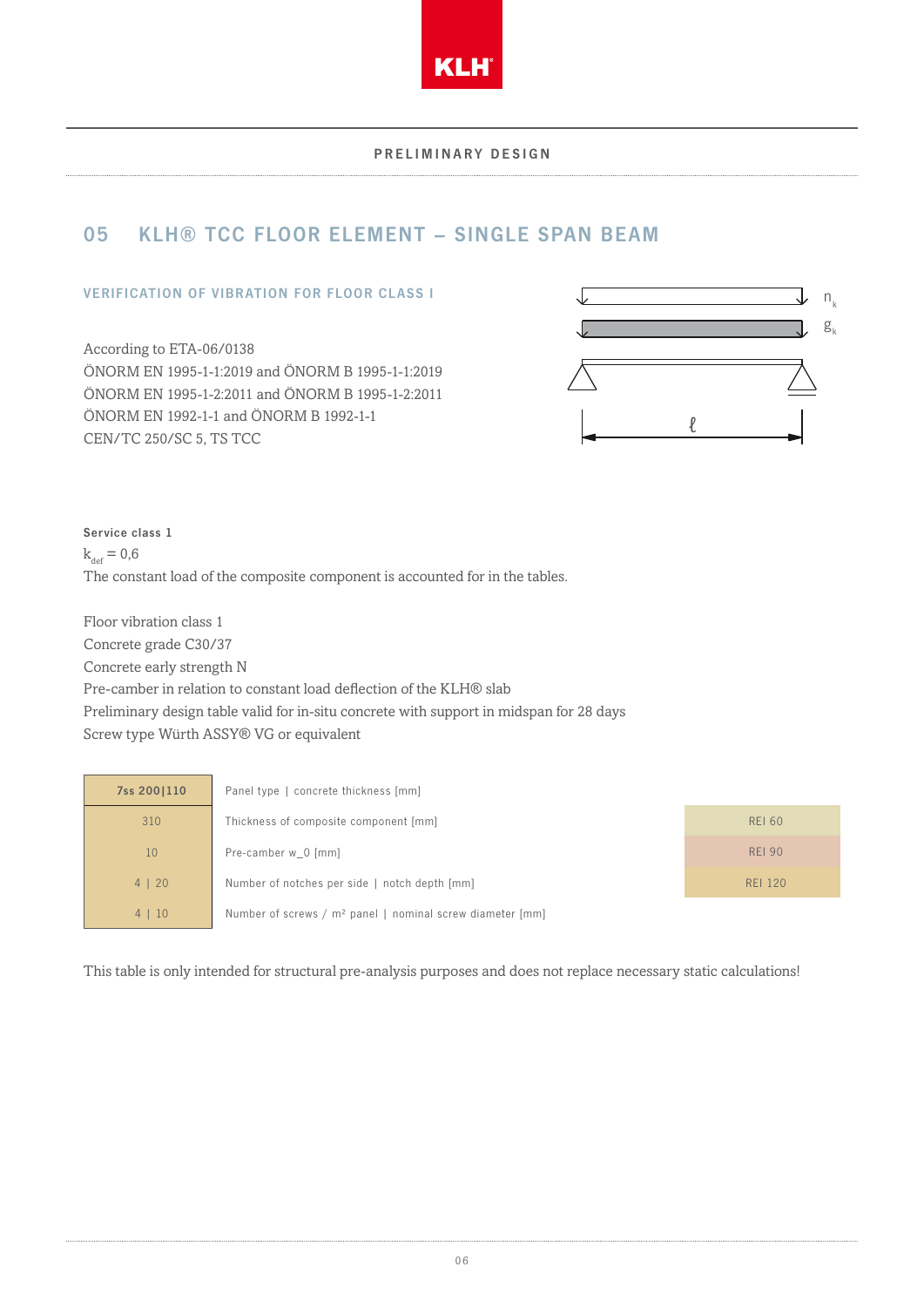

#### PRELIMINARY DESIGN

| $g_{2,k}$                | $n_{k}$                                                                                                        | <b>SPAN OF SINGLE SPAN BEAM L [m]</b> |                 |                |            |             |                  |             |             |                    |
|--------------------------|----------------------------------------------------------------------------------------------------------------|---------------------------------------|-----------------|----------------|------------|-------------|------------------|-------------|-------------|--------------------|
|                          | $[kN/m^2]$                                                                                                     | 6,00                                  | 6,50            | 7,00           | 7,50       | 8,00        | 8,50             | 9,00        | 9,50        |                    |
|                          |                                                                                                                | 5s 140 70                             | 5s 150   80     | 5s 160 90      | 5s 180 90  | 5s 200 90   | 7ss 200 100      | 7ss 200 110 | 7ss 220 110 |                    |
|                          | $\stackrel{\triangle}{\geq}$                                                                                   | 210                                   | 230             | 250            | 270        | 290         | 300              | 310         | 330         |                    |
|                          | $\overline{5}$                                                                                                 | $7\overline{ }$                       | $\,8\,$         | 10             | 11         | $12\,$      | 13               | 17          | 17          |                    |
|                          | $\sim$                                                                                                         | 3   20                                | 3   20          | 3   20         | 3   20     | 4   20      | 4   20           | 4   20      | 4   20      |                    |
| $1,0$                    |                                                                                                                | 3 8                                   | 4   8           | 4   8          | 4   8      | 3   8       | 4   10           | 4   10      | 4   8       |                    |
|                          |                                                                                                                | 5s 140 70                             | 5s 150   80     | 5s 160 90      | 5s 180 90  | 5s 200 90   | 7ss 200 100      | 7ss 200 110 | 7ss 220 110 |                    |
|                          | $\overset{\text{\tiny{D}}}{\geq}$                                                                              | 210                                   | 230             | 250            | 270        | 290         | 300              | 310         | 330         |                    |
|                          | $\overline{5}$<br>$\infty$                                                                                     | $\overline{7}$                        | $\,8\,$         | 10             | 11         | 12          | 13               | 17          | 17          |                    |
|                          |                                                                                                                | 3   20                                | 3   20          | 3   20         | 3   20     | 4   20      | 4   20           | 4   20      | 4   20      |                    |
|                          |                                                                                                                | 4   8                                 | 4   8           | 4   8          | 4   8      | 4   8       | 4   10           | 4   10      | 4   10      |                    |
|                          |                                                                                                                | 5s 150   70                           | 5s 160   80     | 5s 160190      | 5s 180 90  | 5s 200 100  | 7ss 2001100      | 7ss 220 100 | 7ss 220 120 | Without wet screed |
|                          | $\stackrel{\triangle}{\geq}$                                                                                   | 220                                   | 240             | 250            | 270        | 300         | 300              | 320         | 340         |                    |
|                          | $\overline{5}$                                                                                                 | $6\phantom{.}6$                       | $\,8\,$         | 10             | 11         | 12          | 13               | 17          | 17          |                    |
|                          | $\sim$                                                                                                         | 3   20                                | 3   20          | 3   20         | 3   20     | 4   20      | 4   20           | 4   20      | 4   20      |                    |
| $\overline{5}$           |                                                                                                                | 4   8                                 | 4   8           | 4   8          | 4   8      | 4   8       | 4   10           | 4   10      | 4   10      |                    |
| $\overline{\phantom{0}}$ |                                                                                                                | 5s 150   70                           | 5s 160   80     | 5s 160 90      | 5s 180 90  | 5s 200 100  | 7ss 200 100      | 7ss 220 100 | 7ss 220 120 |                    |
|                          | $\infty$                                                                                                       | 220                                   | 240             | 250            | 270        | 300         | 300              | 320         | 340         |                    |
|                          | $\geq$<br>$\overline{5}$                                                                                       | $6\phantom{.}6$                       | $\,8\,$         | 10             | 11         | 12          | 13               | 17          | 17          |                    |
|                          | $\infty$                                                                                                       | 3   20                                | 3   20          | 3   20         | 3   20     | 4   20      | 4   20           | 4   20      | 4   20      |                    |
|                          |                                                                                                                | 4   8                                 | 4   8           | 4   8          | 4   8      | 4   10      | 4   10           | 4   10      | 4   10      |                    |
|                          | $\lessgtr$<br>$\overline{5}$<br>$\sim$<br>$\stackrel{\textstyle\ominus}{\cong}$<br>$\overline{5}$<br>$\infty$  | 5s 150   70                           | 5s 160   80     | 5s 180 80      | 5s 200 90  | 7ss 200 110 | 7ss 220 90       | 7ss 220 110 | 7ss 240 110 |                    |
|                          |                                                                                                                | 220                                   | 240             | 260            | 290        | 310         | 310              | 330         | 350         |                    |
|                          |                                                                                                                | $6\phantom{.}6$                       | $\,8\,$         | 9              | 10         | 10          | 11               | 13          | 14          |                    |
|                          |                                                                                                                | 3   20                                | 3   20          | 3   20         | 3   20     | 4   20      | 4   20           | 4   20      | 4   20      |                    |
|                          |                                                                                                                | 4   8                                 | 4   8           | 4   8          | 3   8      | 4   8       | 4   8            | 4   10      | 4   8       |                    |
| 2,0                      |                                                                                                                | 5s 150   70                           | 5s 160   80     | 5s 180 80      | 5s 200 90  | 7ss 200 110 | 7ss 220  90      | 7ss 220 110 | 7ss 240 110 |                    |
|                          |                                                                                                                | 220                                   | 240             | 260            | 290        | 310         | 310              | 330         | 350         |                    |
|                          |                                                                                                                | 6                                     | $\,8\,$         | $\overline{9}$ | 10         | 10          | 11               | 13          | 14          |                    |
|                          |                                                                                                                | 3   20                                | 3   20          | 3   20         | 3   20     | 4   20      | 4   20           | 4   20      | 4   20      |                    |
|                          |                                                                                                                | 4   8                                 | 4   8           | 4   8          | 4   8      | 4   10      | 4   8            | 4   10      | 4   10      |                    |
|                          |                                                                                                                | 5s 160   80                           | 5s 180 70       | 5s 200 80      | 5s 200 100 | 7ss 200 110 | 7ss 220 100      | 7ss 220 120 | 7ss 240 120 |                    |
|                          | $\stackrel{\triangle}{\geq}$                                                                                   | 240                                   | 250             | 280            | 300        | 310         | 320              | 340         | 360         |                    |
|                          | $\overline{\mathbb{C}}$<br>$\sim$<br>$\overset{\text{\tiny{D}}}{\geq}$<br>$\overline{\mathcal{C}}$<br>$\infty$ | 5                                     | $6\phantom{.}6$ | $\overline{7}$ | 10         | 10          | 11               | 13          | 14          |                    |
|                          |                                                                                                                | 3   20                                | 3   20          | 3   20         | 3   20     | 4   20      | 4   20           | 4   20      | 4   20      |                    |
| $\overline{5}$           |                                                                                                                | 3 8                                   | $3 \mid 8$      | 3 8            | 4   8      | 4   10      | 4   10           | 4   10      | 4   10      |                    |
| $\sim$                   |                                                                                                                | 5s 160 80                             | 5s 180 70       | 5s 200 80      | 5s 200 100 | 7ss 200 110 | 7ss 220 100      | 7ss 2201120 | 7ss 240 120 | mm wet screed      |
|                          |                                                                                                                | 240                                   | 250             | 280            | 300        | 310         | 320              | 340         | 360         | $\rm ^{\circ}$     |
|                          |                                                                                                                | 5 <sup>1</sup>                        | $6\overline{6}$ | 7 <sup>7</sup> | 10         | $10\,$      | $11\,$           | 13          | 14          | With               |
|                          |                                                                                                                | 3   20                                | 3   20          | 3   20         | 3   20     | 4   20      | 4   20           | 4   20      | 4   20      |                    |
|                          |                                                                                                                | 4   8                                 | 3   8           | 4   8          | 4   8      | 4   10      | 4   10           | 4   10      | 4   10      |                    |
|                          |                                                                                                                | 5s 160   70                           | 5s 180 80       | 5s 200 80      | 5s 200 100 | 7ss 220 90  | 7ss 220 110      | 7ss 240 110 | 7ss 260 110 |                    |
|                          | $\stackrel{\triangle}{\geq}$                                                                                   | 230                                   | 260             | 280            | 300        | 310         | 330              | 350         | 370         |                    |
|                          | $\overline{\mathcal{L}}$<br>$\sim$                                                                             | 5 <sup>1</sup>                        | $6\overline{6}$ | $7^{\circ}$    | 10         | 8           | 11               | $-11$       | 12          |                    |
|                          |                                                                                                                | 3   20                                | 3   20          | 3   20         | 3   20     | 4   20      | 4   20           | 4   20      | 4   20      |                    |
|                          |                                                                                                                | 3   8                                 | 4   8           | 4   8          | 4   8      | 4   8       | 4   10           | 4   8       | 4   8       |                    |
| 3,0                      |                                                                                                                | 5s 160 70                             | 5s 180 80       | 5s 200 80      | 5s 200 100 | 7ss 220 90  | 7ss 220 110      | 7ss 240 110 | 7ss 260 110 |                    |
|                          | $\bf \infty$                                                                                                   | 230                                   | 260             | 280            | 300        | 310         | 330              | 350         | 370         |                    |
|                          | z<br>$\overline{\mathbb{C}}$                                                                                   | 5 <sup>1</sup>                        | 6               | 7 <sup>7</sup> | 10         | 8           | $\mid$ 11 $\mid$ | $-11$       | 12          |                    |
|                          | $\infty$                                                                                                       | 3   20                                | 3   20          | 3   20         | 3   20     | 4   20      | 4   20           | 4   20      | 4   20      |                    |
|                          |                                                                                                                | 4   8                                 | 4   8           | 4   8          | 3   10     | 4   10      | 4   10           | 4   10      | 4   10      |                    |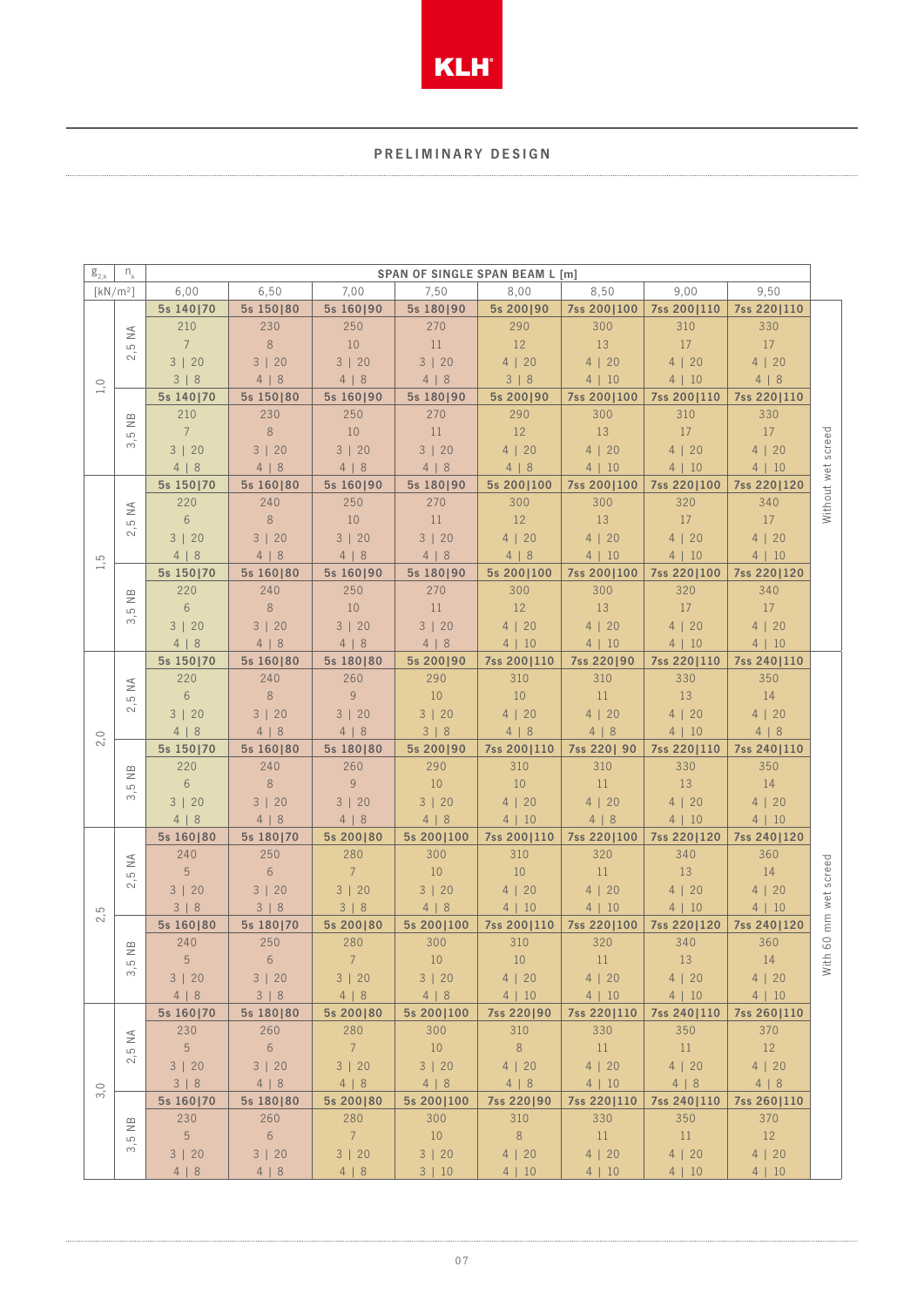

#### RESIDENTIAL BUILDING IN HAMBURG

# 06 RESIDENTIAL BUILDING IN HAMBURG

Completion: 2013 4-storey residential building Construction of the shell in 4 weeks

#### TCC SYSTEM:

- Notches with tensile reinforcement
- Spans of 7.5 m
- Prefabrication in the factory
- Delivery of the finished parts with pre-camber
- KLH® 5s 180 mm DL + 100 mm Concrete









(www.planpark-architekten.de, Photos: ABA Holz van Kempen GmbH und C. Lohfink)